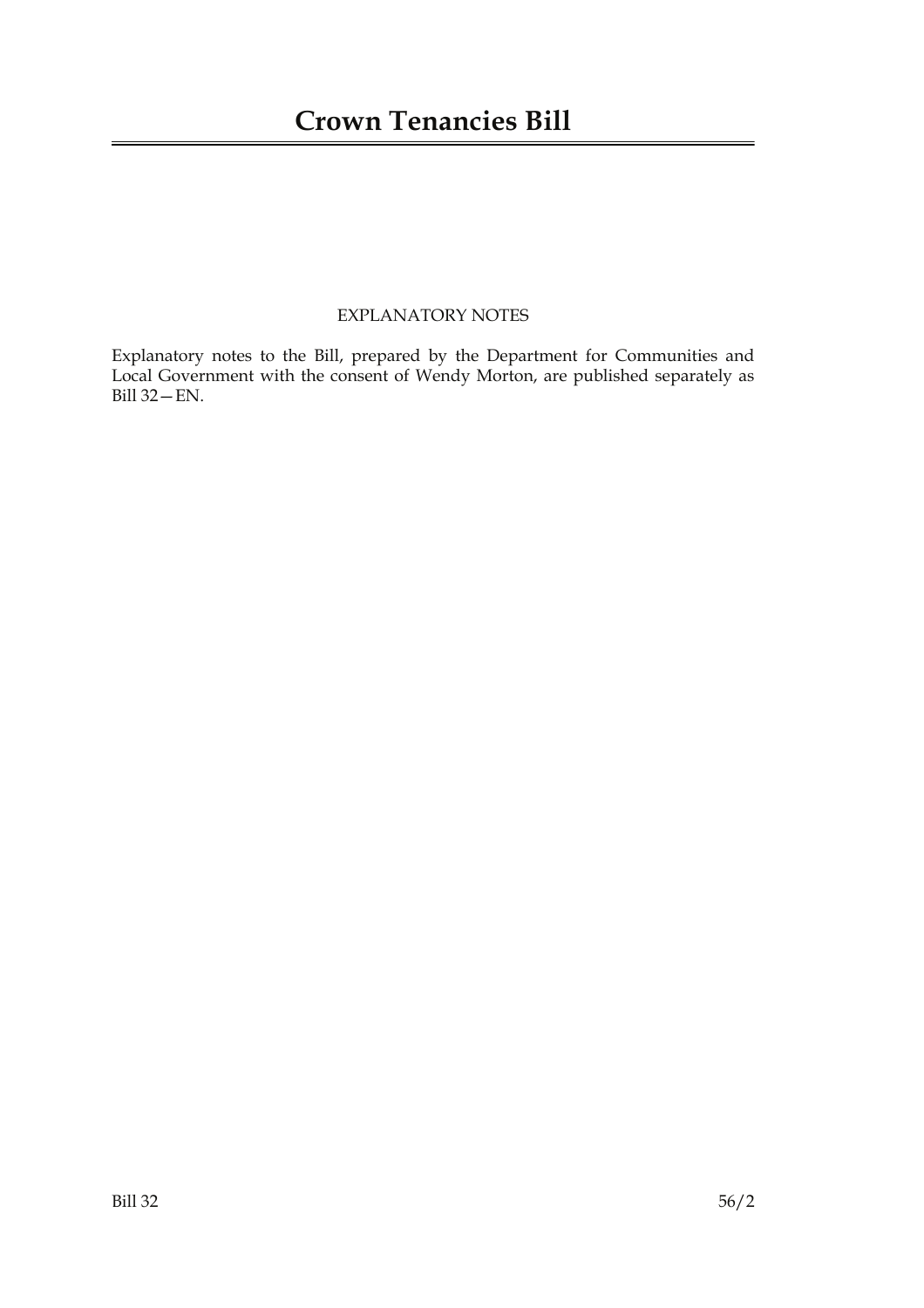## **Crown Tenancies Bill**

### **CONTENTS**

- 1 Most Crown tenancies may be assured tenancies
- 2 Assured tenancies: power to exempt certain Crown tenancies
- 3 Grounds for possession in relation to certain Crown tenancies
- 4 Rent procedures: exceptions for HM forces
- 5 Definition of Crown tenancies
- Extent
- 7 Commencement
- 8 Short title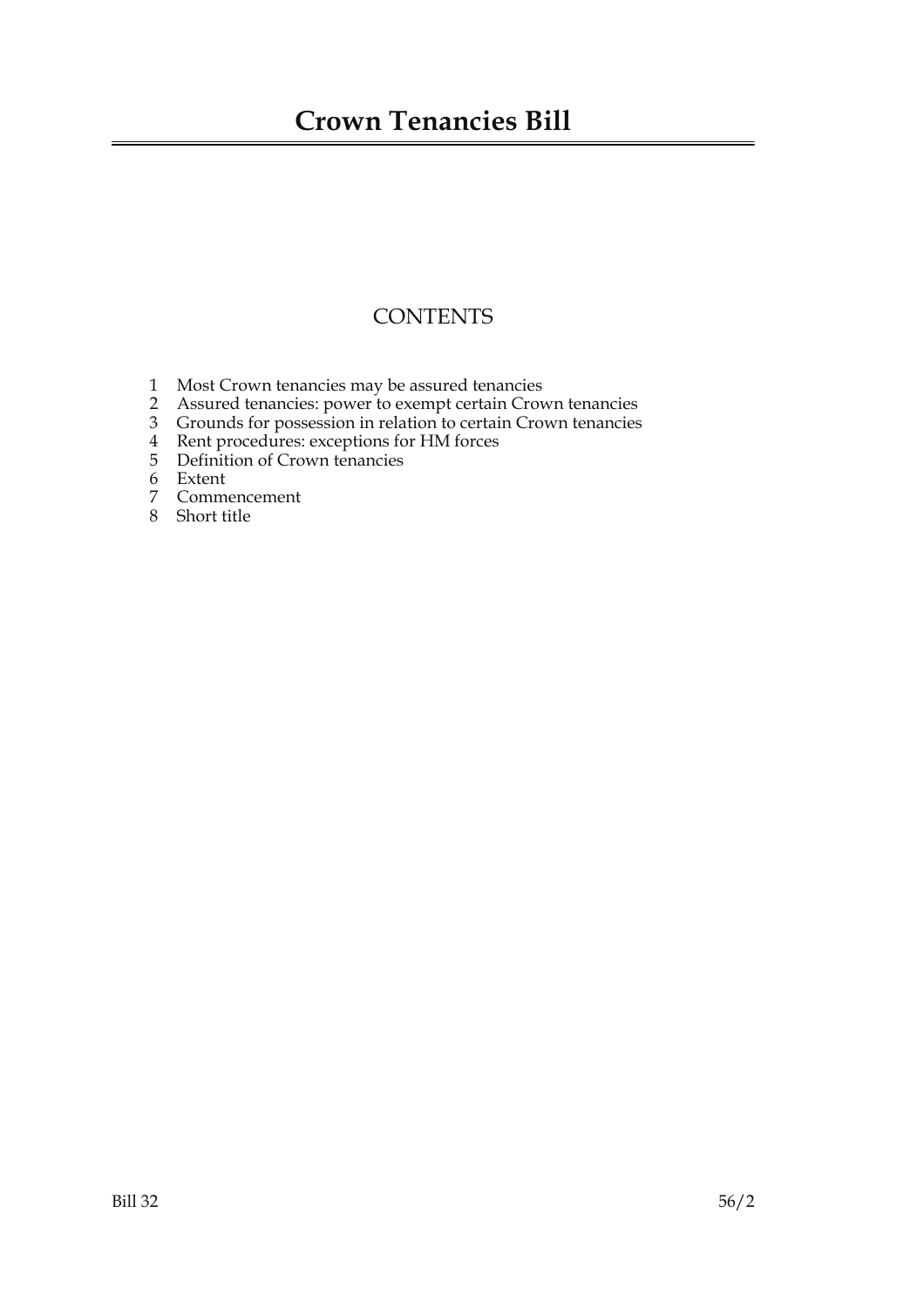# A **BILL** TO

Provide that Crown tenancies may be assured tenancies for the purposes of the Housing Act 1988, subject to certain exceptions; to modify the assured tenancies regime in relation to certain Crown tenancies; and for connected purposes.

E IT ENACTED by the Queen's most Excellent Majesty, by and with the advice and consent of the Lords Spiritual and Temporal, and Commons, in this present **B** E IT ENACTED by the Queen's most Excellent Majesty, by and with consent of the Lords Spiritual and Temporal, and Commons, Parliament assembled, and by the authority of the same, as follows:  $-$ 

#### **1 Most Crown tenancies may be assured tenancies**

 In the Housing Act 1988, in Schedule 1 (tenancies that cannot be assured tenancies), for paragraph 11 (most Crown tenancies) substitute—

"11 A Crown tenancy which relates to a dwelling-house "within the Act limits" for the purposes of the High Speed Rail (London - West Midlands) Act 2017."

#### **2 Assured tenancies: power to exempt certain Crown tenancies**

 In section 1 of the Housing Act 1988 (assured tenancies), after subsection (2A) insert—

- "(2B) The Secretary of State may by regulations amend Part 1 of Schedule 1 by adding or removing types of Crown tenancy. *10*
- (2C) Regulations under subsection (2B) may include incidental, transitional and consequential provision, including provision amending this Part.
- (2D) Regulations under subsection (2B) are to be made by statutory instrument.
- (2E) A statutory instrument containing regulations under subsection (2B) may not be made unless a draft of the instrument has been laid before and approved by a resolution of each House of Parliament.
- (2F) Before making regulations under subsection (2B), the Secretary of State must consult the Welsh Ministers."

*20*

*15*

*5*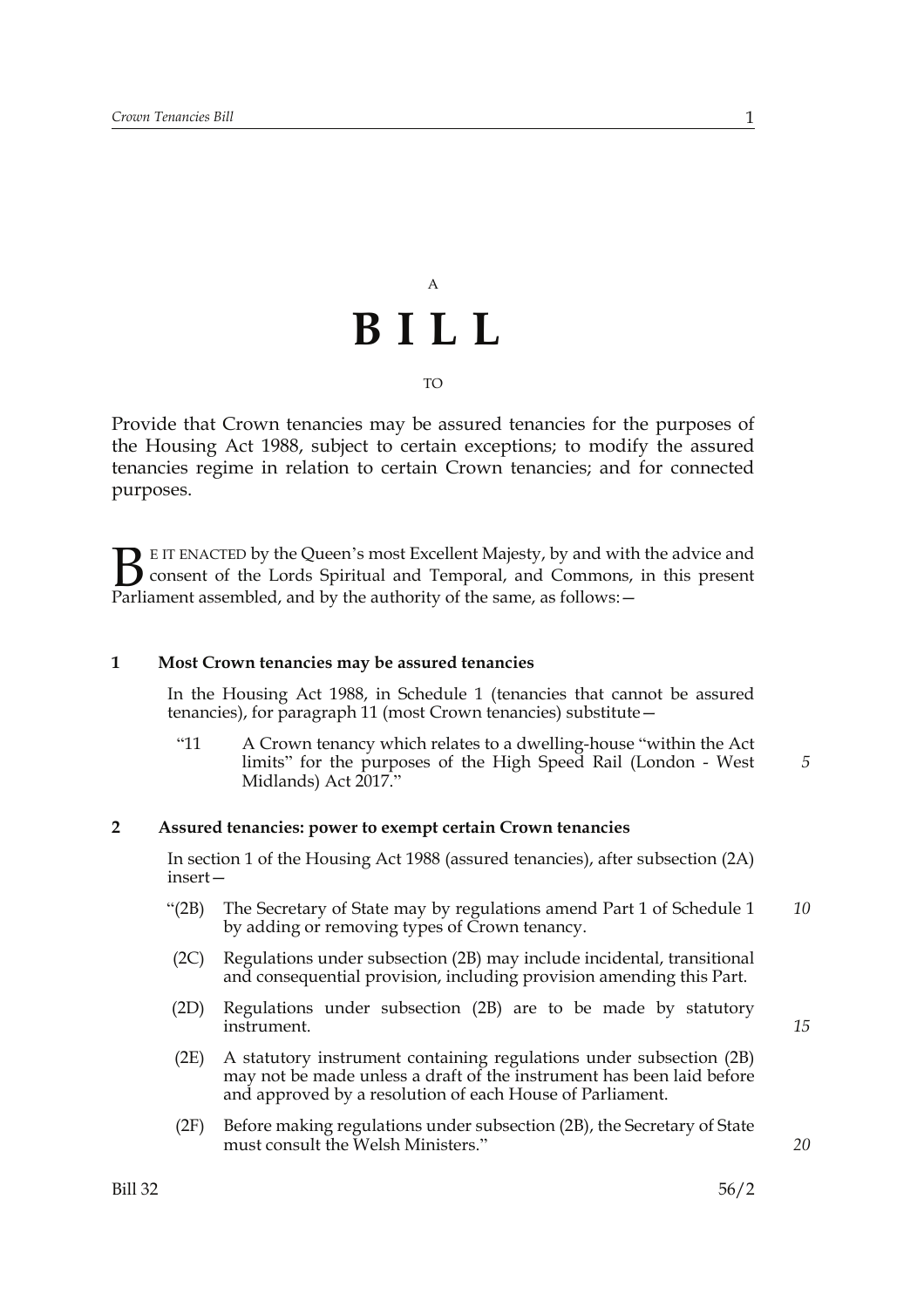#### **3 Grounds for possession in relation to certain Crown tenancies**

- (1) The Housing Act 1988 is amended as follows.
- (2) In section 7 (orders for possession), in subsection  $(6)(a)$ , for "or Ground 8" substitute ", Ground 8, Ground 8A or Ground 8B".
- (3) In Part 1 of Schedule 2 (grounds on which the court must order possession), after Ground 8 insert— *5*

#### "*Ground 8A*

The tenancy is a Crown tenancy and the Secretary of State has certified that possession is needed for an operational reason in connection with Her Majesty's forces.

For the purposes of this ground, operational reasons in connection with Her Majesty's forces include the following—

- (a) the dwelling-house is needed in connection with the provision of accommodation to any member of Her Majesty's forces;
- (b) the dwelling-house is needed in connection with the provision of accommodation to any member of the family of a member of Her Majesty's forces.

#### *Ground 8B*

The tenancy is a Crown tenancy and the Welsh Ministers have certified that possession is needed in connection with the exercise by the Welsh Ministers of functions under the Welsh Development Agency Act 1975 or the Highways Act 1980." *20*

#### **4 Rent procedures: exceptions for HM forces**

- (1) The Housing Act 1988 is amended as follows.
- (2) In section 13 (power to increase rent under assured periodic tenancies), after subsection (1) insert—
	- "(1A) But this section does not apply to a statutory periodic tenancy or any other periodic tenancy which is an assured tenancy if  $-$ 
		- (a) the tenancy is a Crown tenancy; and
		- (b) the Secretary of State has certified that the interest of the landlord is held for purposes connected with Her Majesty's forces."
- (3) In section 22 (reference of excessive rents to tribunal)—
	- (a) in subsection (1), for "subsection (2)" substitute "subsections (2) and  $(2A)$ "; *35*
	- (b) after subsection (2) insert—
		- "(2A) No application may be made under this section in relation to a tenancy if  $-$ 
			- (a) the tenancy is a Crown tenancy; and
			- (b) the Secretary of State has certified that the interest of the landlord is held for purposes connected with Her Majesty's forces."

*10*

*15*

*25*

*30*

*40*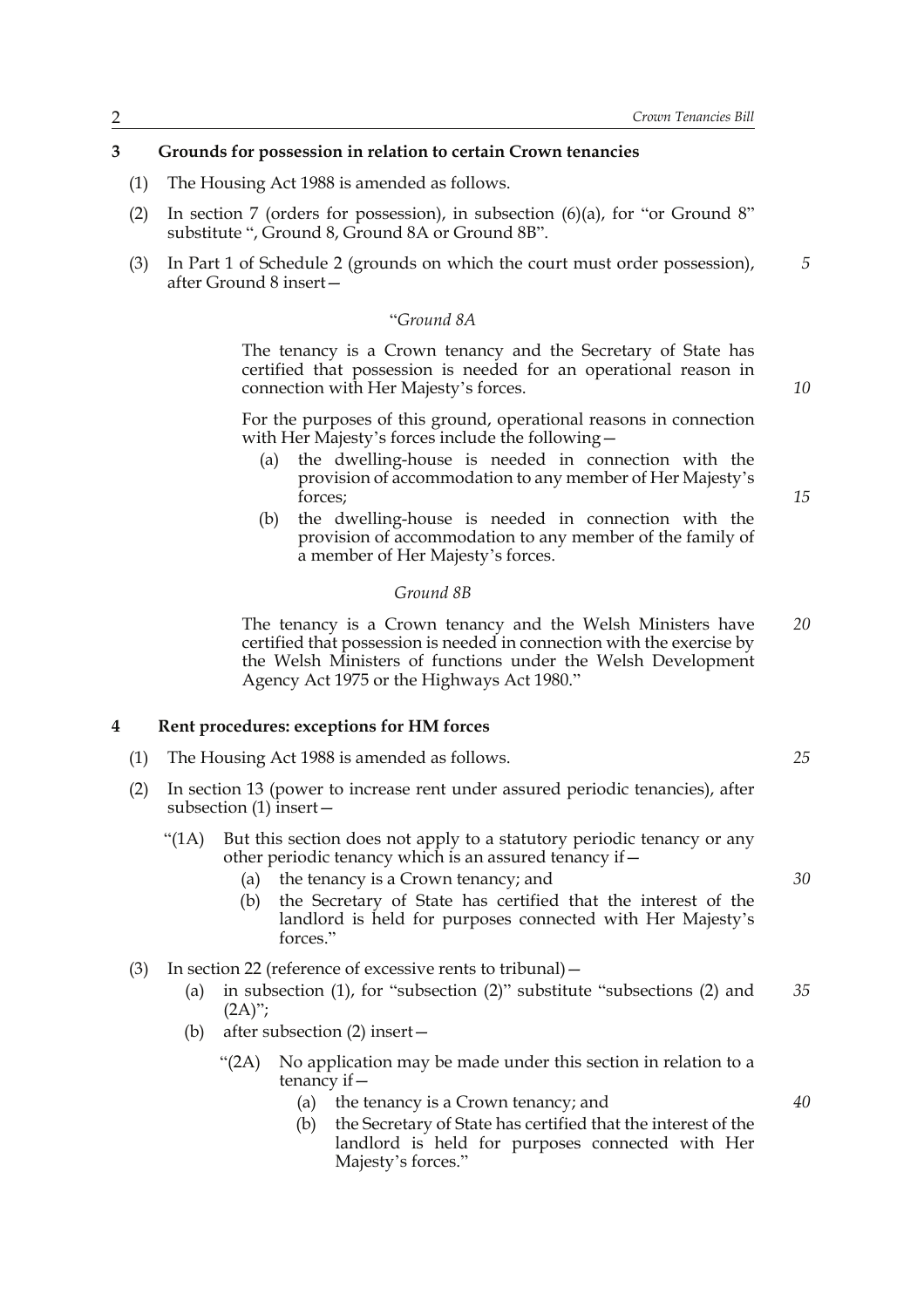(4) In section 44(1) (application to Crown property), after "Subject to" insert "sections 13(1A) and 22(2A) of this Act,".

#### **5 Definition of Crown tenancies**

 In section 45(1) of the Housing Act 1988 (interpretation of Part 1), at the appropriate place insert—

""Crown tenancy" means a tenancy in which the interest of the landlord belongs to Her Majesty in right of the Crown or to a government department or is held in trust for Her Majesty for the purposes of a government department;".

#### **6 Extent**

This Act extends to England and Wales only.

#### **7 Commencement**

- (1) This section and sections 6 and 8 come into force on the day on which this Act is passed.
- (2) The other provisions of this Act come into force on such day as the Secretary of State may by regulations appoint. *15*
- (3) The Secretary of State may by regulations make saving, transitory or transitional provision in connection with the coming into force of any provision of this Act.
- (4) Regulations under this section—
	- (a) are to be made by statutory instrument;
	- (b) may make different provision for different purposes.

#### **8 Short title**

This Act may be cited as the Crown Tenancies Act 2017.

*5*

*10*

*20*